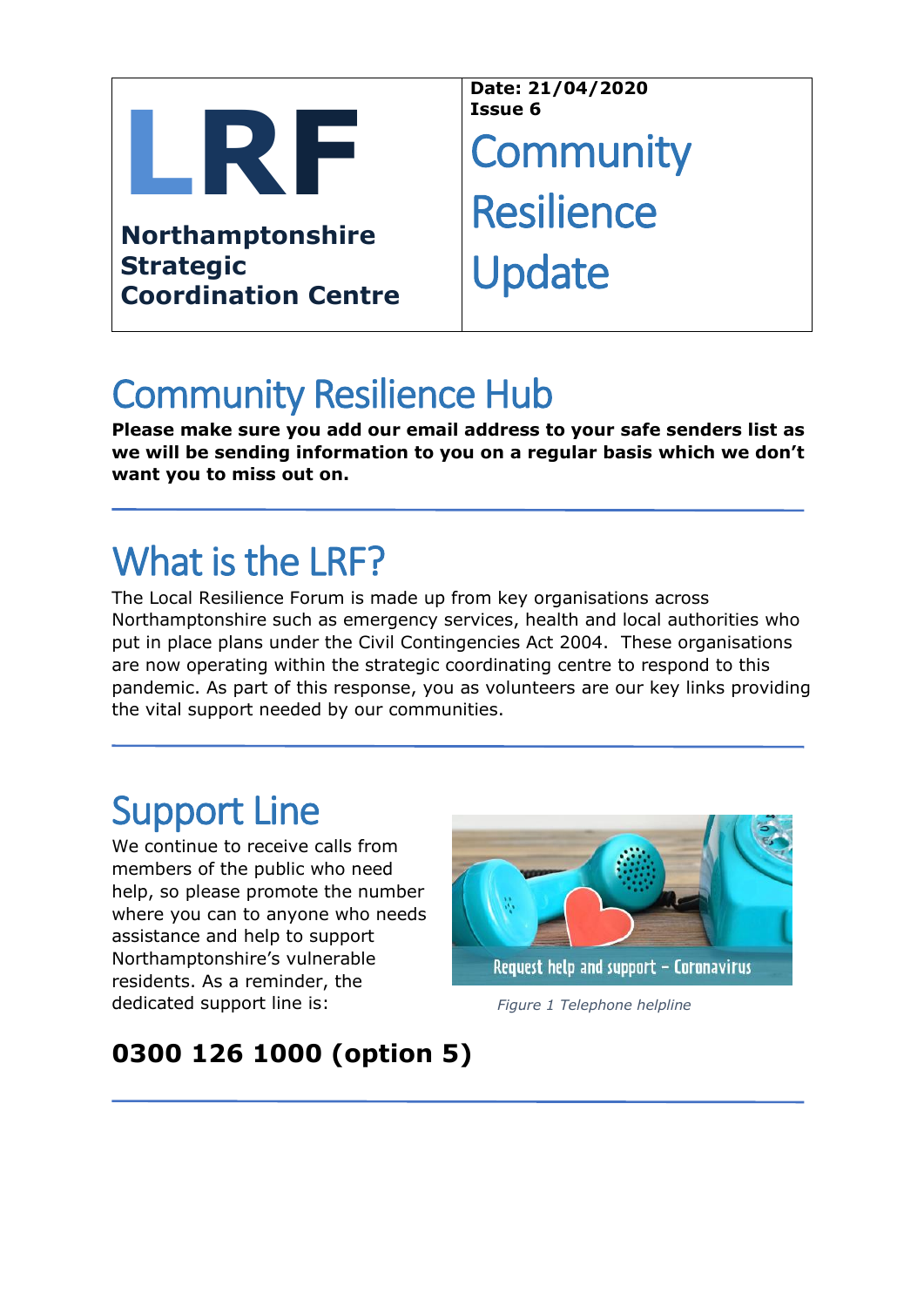## Anglian Water Priority Register

Anglian Water (AW) has asked Northants County Association of Local Councils to ask parish and town councils to advertise the fact that some residents, including those people who are self-isolating due to Coronavirus, can register for free to receive additional practical support from AW's Priority Services.

Some of the help available by being on the Priority Services Register includes; help with reading the water meter, a knock and wait service where AW will wait longer for the door to be answered when visiting, and a scheme to protect people from bogus callers and scams.

Registration is quick and easy. To find out more about Priority Services and to sign up, call Anglian Water on: 0800 919 155 or visit:

#### htt[ps://www.ang](https://www.anglianwater.co.uk/help-and-advice/extra-support/priority-services/)lianwater.co.uk/help-and-advice/extra-support/priorityservices/

Alongside Anglian Water, other water and energy providers offer a priority service. If you think you may need extra help during an interruption to supply or a power cut, due to being medically dependent on electricity, or elderly or disabled or if you have specific communication needs, contact your provider to find out how they can assist you.

## #NorthantsTogether

If you are helping someone in need and have a Twitter or Facebook account, please tweet about your role using the hashtag #NorthantsTogether just like Age UK have done here.

Don't forget, we would love to see pictures of you wearing your hi-vis jackets, helping those in need, please always ask for permission before posting pictures of others.



Please also make sure that people are practising social distancing

Age UK Northants @AgeU... . 22h ~ We have received these lovely letters and pictures through the post. These will be delivered to some of our client this week along with their hot meals, they absolutely love receiving these. Thank you  $\circ$ 

#NorthantsTogether #Northamptonshire #Charity



*Figure 2 Image of Age UK twitter post* 

in any images and be 2 metres apart. Thank you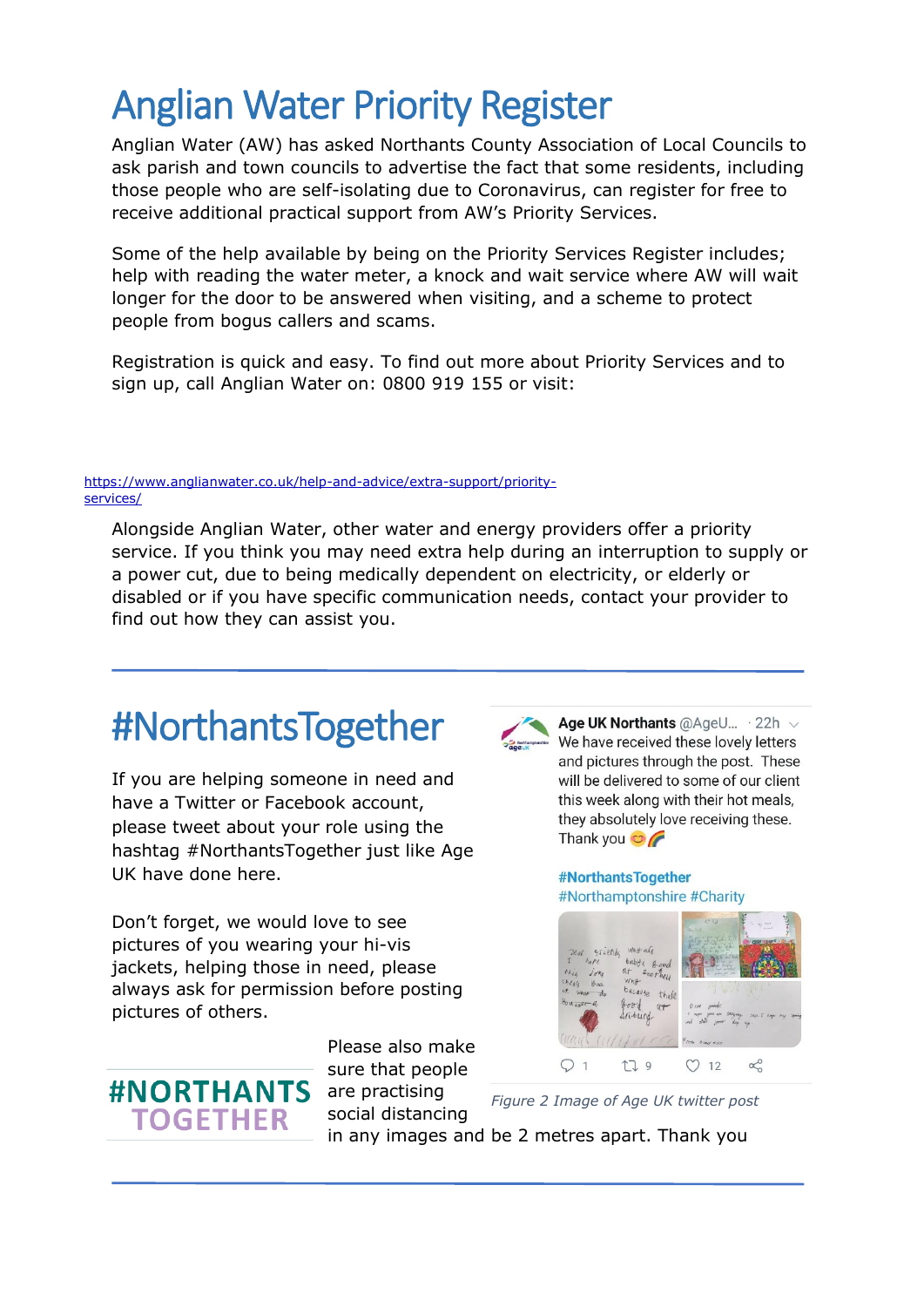## Age UK Northamptonshire's emergency COVID-19 appeal gets £3000 boost from The Rotary Club of Kettering Huxloe.

The Rotary Club of Kettering Huxloe donated £3000 to Age UK Northamptonshire in response to their emergency COVID-19 appeal. The club, which was chartered in 1983, is one of 1840 Rotary clubs in Britain and Ireland. It has over 50 members, from a wide variety of business and professional backgrounds and is known for its charitable endeavours.

The generous donation was raised throughout 2019 by Rotary club members, the majority coming from the raffle and auction held at the club's annual charity dinner. Over the last 12 months alone, the Rotary Club of Kettering Huxloe has donated almost £20,000 to local causes.

The donation will be used to support older people in Kettering where Age UK Northamptonshire are delivering hot meals and essential food items like tinned food, soup, pasta, rice, cleaning products and toilet roll to the most vulnerable.

Andrew Carnell, Rotary Club of Kettering Huxloe's Chair of Community and Vocational Committee, said: "We chose to donate £3000 to Age UK Northamptonshire because they are a locally registered and funded charity. We know that the money will be used to help older people in Kettering to maintain a normal life during this difficult period. We don't want people to worry about where their next meal is coming from. Age UK Northamptonshire is ensuring older people have essential food, but also support for their wellbeing."

The donation comes at a time when Age UK Northamptonshire's paid for services have halted and its charity shops have closed due to the Coronavirus. The charity launched its Coronavirus emergency Just Giving page to raise money to support its efforts supporting people across Northamptonshire. The donation from the Rotary Club of Kettering Huxloe is a huge boost to the appeal and will make a difference to hundreds of local people over the coming months.

Chris Duff, Chief Executive of Age UK Northamptonshire, said "Donations from businesses and individuals are hugely appreciated at this challenging time. The work our staff and volunteers are doing across Northamptonshire is helping to keep people safe and protect the NHS. With this kind donation from the Rotary Club of Kettering Huxloe, we are able to ensure older people get the food and support they need to avoid unplanned hospital admissions, which is hugely important."

Age UK Northamptonshire's appeal is open to any individual, club or business who would like to donate and any amount is welcome: [justgiving.com/campaign/coronavirusappealAgeUKNorthamptonshire](https://justgiving.com/campaign/coronavirusappealAgeUKNorthamptonshire)

The emergency delivery service is encouraging donations of essential food items which can be dropped off at the Venton Centre, York Road, Northampton, NN1 5QG. To arrange safe drop off, email [fundraising@ageuknorthants.org.uk](mailto:fundraising@ageuknorthants.org.uk) or call 01604 604500. Outside of business hours please contact 07900 228 057.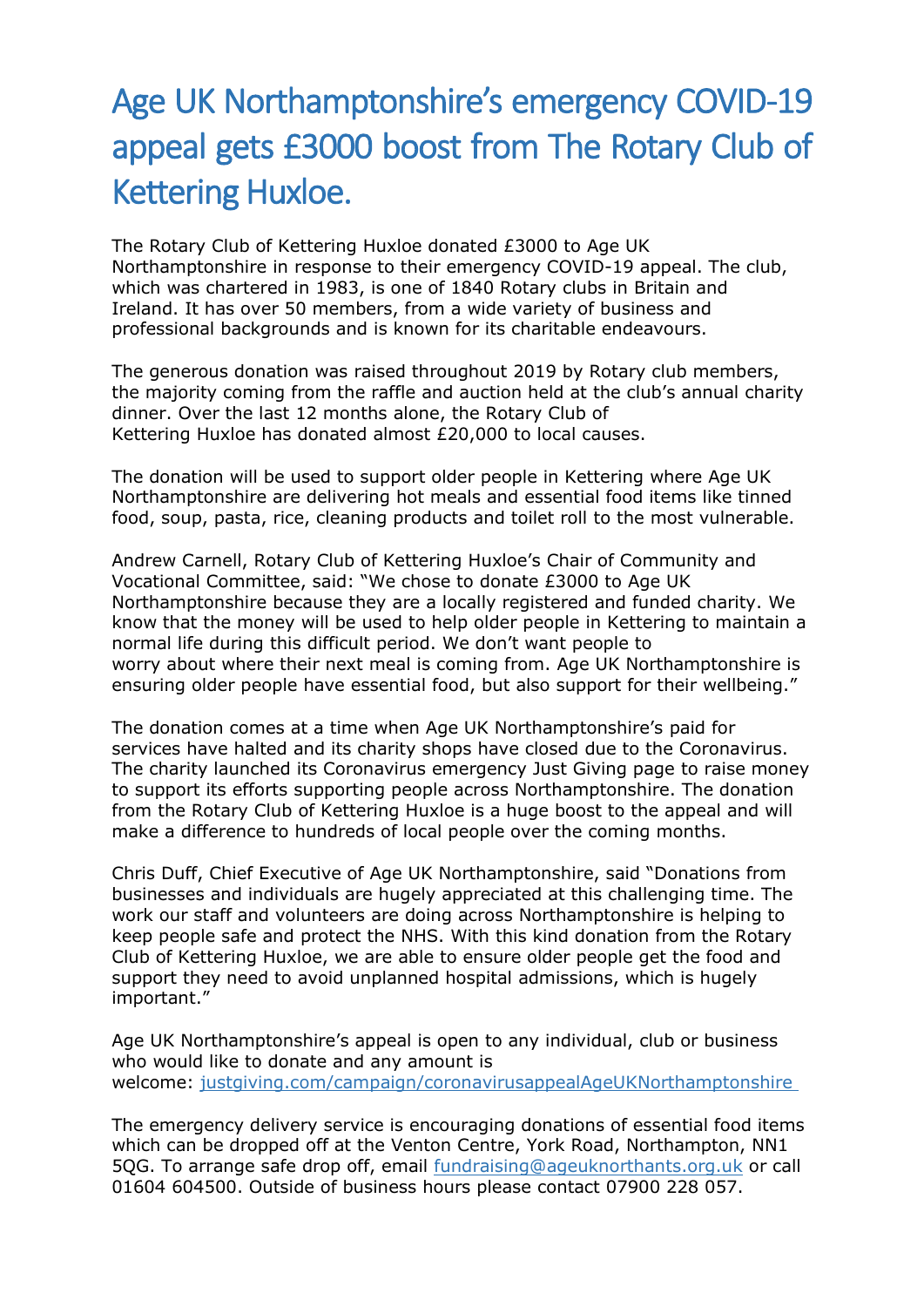More information about Age UK Northamptonshire's services can be found at [www.ageuk.org.uk/northamptonshire](http://www.ageuk.org.uk/northamptonshire) or by calling 01604 611200.

## Rotary Club of Nene Valley steps forward to aid NHS staff and the local community.

Last week an appeal went out from Northampton General Hospital (NGH) to provide a microwave oven for each ward, so that staff could warm meals without leaving their posts. The Rotary Club of Nene Valley responded immediately and have donated 25 through the Northamptonshire Health Charity.

The club have also helped in the refurbishment of 7 rooms in the new NAASH hostel, St James, which will provide shelter for the homeless. We continue supporting the Weston Favell Food Bank, delivering food donations and sending much needed funds to help with the increased demand.

Club president Neil Hufton commented that in this time of lockdown, it can be difficult for our members to get out in the community, but they still want to meet immediate needs: "It is also important that we deliver our commitments to local charities, so this week we have brought forward our donations totalling £7,500 to Northampton Alzheimer's (£3000), Northampton First Responders (£3000), Young Carers (£1000), Northampton Breast Friends (£500)".

An additional £8,000 was raised from the inaugural Santa Fun Run, organised by the four Rotary Clubs in Northampton. This has now been distributed to Cynthia Spencer (£4500), The Hope Centre (£1000) and Lowdown (£2500).

### Good News Stories from Across the County



*Figure 3 Belinda from Northampton door to door service*

Northampton Community Transport, run by Voluntary Impact Northamptonshire, incorporates the Northampton Volunteer Car Scheme and Northampton Door to Door Service. Both exist to provide a bespoke doorto-door transport service offering support and assistance to vulnerable people in Northampton.

During the Coronavirus outbreak we have quickly adapted to the additional needs in the local community. We now offer a shopping service, where our drivers shop for those in need and deliver it to the doorstep. This is not just for our registered passengers, but anyone who is vulnerable and isolated and in need of assistance. We are also taking referrals from NBC.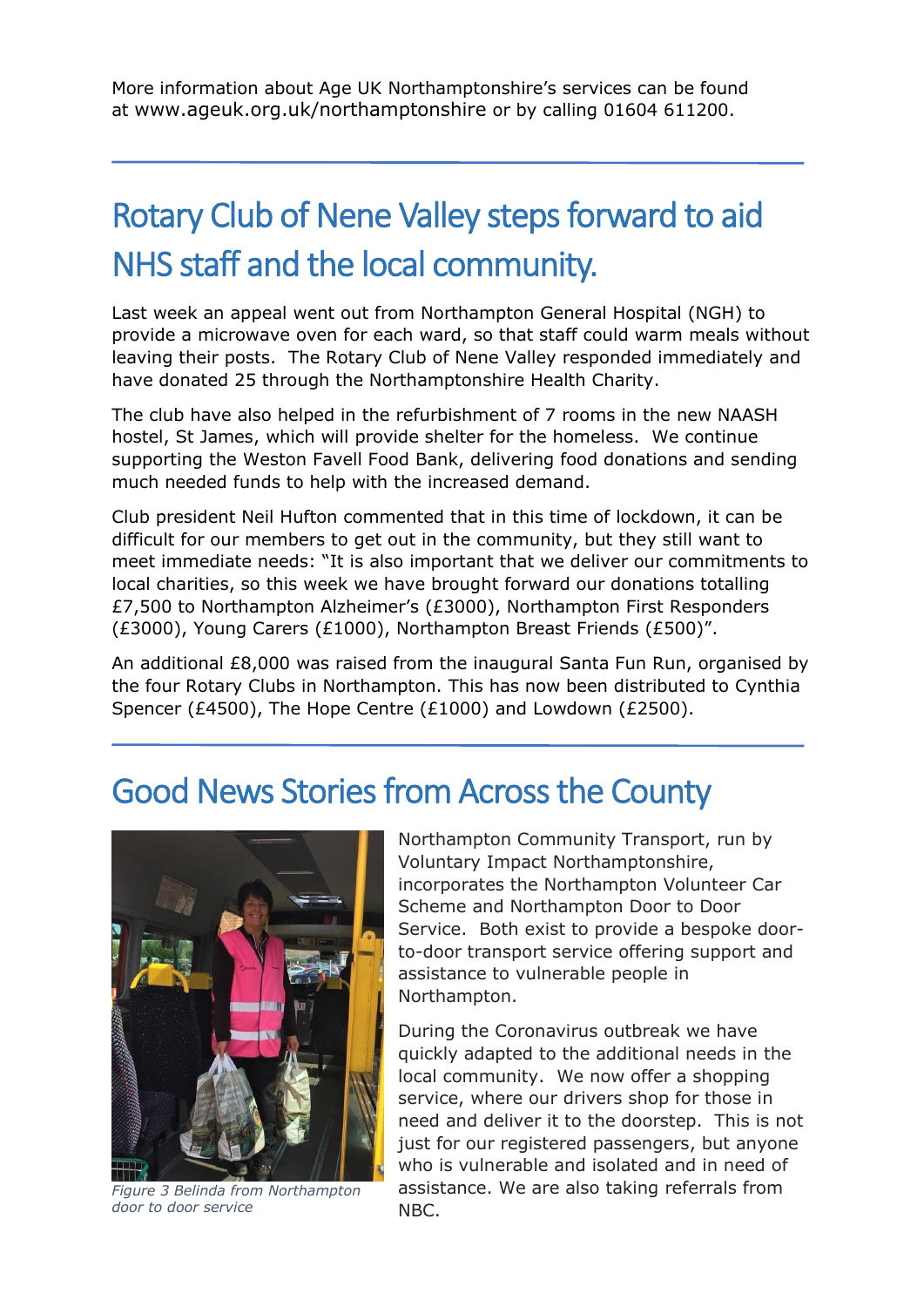In addition we are collecting and dropping off prescriptions, are undertaking welfare calls and have also loaned one of our employees (a bus driver) one of our minibuses to the Hope Centre/Goodwill Solutions, to help them collect and deliver surplus food for the homeless.

We are proud to continue to support the local community by adapting our community transport service in this way. Our fantastic team is dedicated to doing everything they can to help those who need us the most, at this critical time. Tel: 01604 587733 or 01604 628234. Email

carscheme@voluntaryimpact.org.uk

In addition Voluntary Impact also has an extensive online Resources Hub with a range of useful information for



*Figure 4 Simon from Northampton door to door service*

volunteers, organisations, groups, other charities and those needing advice and guidance. [https://www.voluntaryimpact.org.uk](https://www.voluntaryimpact.org.uk/)

### Irthlingborough Help

The "Irthlingborough Help Group" was formed on 16th March by Liz Warner after she was approached by two elderly people on separate occasions whilst out shopping. They were anxious about what they would do if lockdown went ahead. Liz tells us her story here:

"I gave them my number and said to call it if they needed anything. I got into my car and sobbed that these lovely people were beside themselves with worry. I got home and decided that this couldn't happen. Our "super group", as we have been nicknamed, was born. Within 24 hours of setting the group up on Facebook, we had around 500 members and lots of volunteers. I managed to get three wonderful ladies on the admin team, Kate James, Amy Bradberry and Nicki Joynes, all whom have extensive connections within the community.

"The group now has 850 members with approximately 80 volunteers. We offer anything anyone needs. So far we have helped at least 150 people with things ranging from collecting medication and getting shopping to dog walking! This is on top of the residents that have been "adopted" for the lockdown period. We run a weekly online quiz to keep people together, even when apart. We do daily updates online, live videos and check-ins for mental health. We phone people every day for a chat too!

"We have connections with The Town Council, foodbank, St Peters church and the care committee so we can reach as many people as possible. We have managed to leaflet the majority of the town and also local shops have been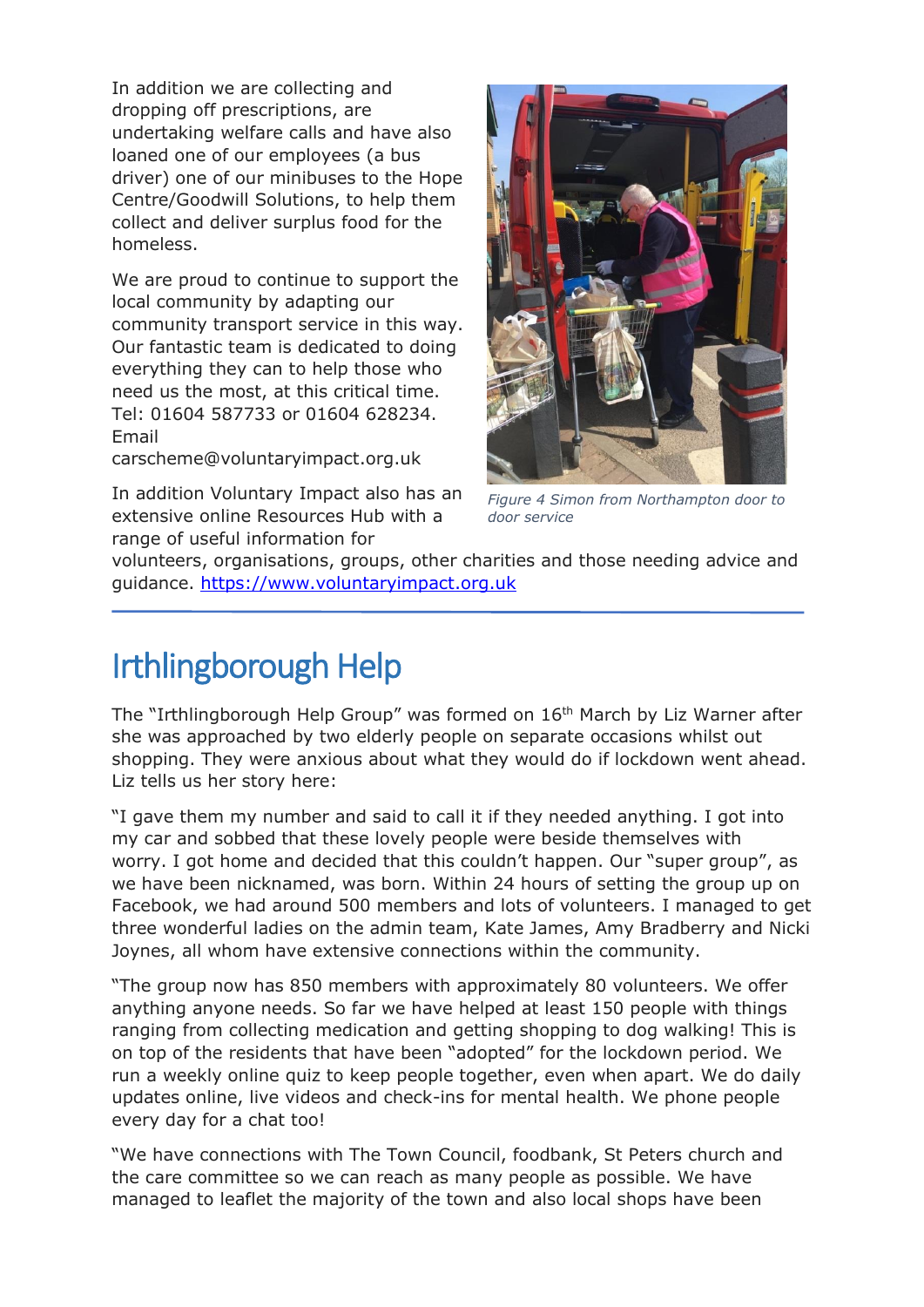giving out our details. We registered our group with local authorities as soon as this opened too which has been wonderful for information.

"Our little "super group" is going from strength to strength but this wouldn't be possible without the community spirit and amazing help from our Town folk. Thank you everyone for coming together for Irthlingborough and surrounding areas. You are all wonderful and we will get through this together."

<https://www.facebook.com/groups/856595354765534/>

## Helping out Higham and Rushden

The Helping out Higham and Rushden Mutual Aid group are

continuing to grow their volunteer base though an online registration form.

4Hel<mark>pingOut)</mark><br>*Higham & Rushden* 

The Facebook group currently has over 1,160 members, of which 243 have registered to volunteer.

Beneficiaries are being referred through the County Council and through Parklands GP surgery.

As of Friday the 18<sup>th</sup> April the group had assisted 114 beneficiaries with various tasks ranging from shopping to dog walking, collecting prescriptions and delivering parcels.

An additional four beneficiaries were referred to SERVE as their needs were too complex for our volunteers to cater for. One beneficiary was referred to Rushden Foodbank as they required financial assistance for buying food.

Our lessons learned so far from running a mutual aid group are:

- Do not try to overcomplicate your service offering refer complex cases to other agencies.
- Provide clear instructions to volunteers many are so keen to help that without clear guidance they may inadvertently put themselves or the beneficiaries at risk simply because they are wanting to be helpful.
- Keep strict control of your Facebook group have admins approve all posts and member requests and only allow relevant content to be posted.

Diary of a Lockdown

If you have a story to tell of life in lockdown please send it to diaryofalockdown@gmail.com

Collected stories will be compiled into a fundraising book to generate much needed funds for charity.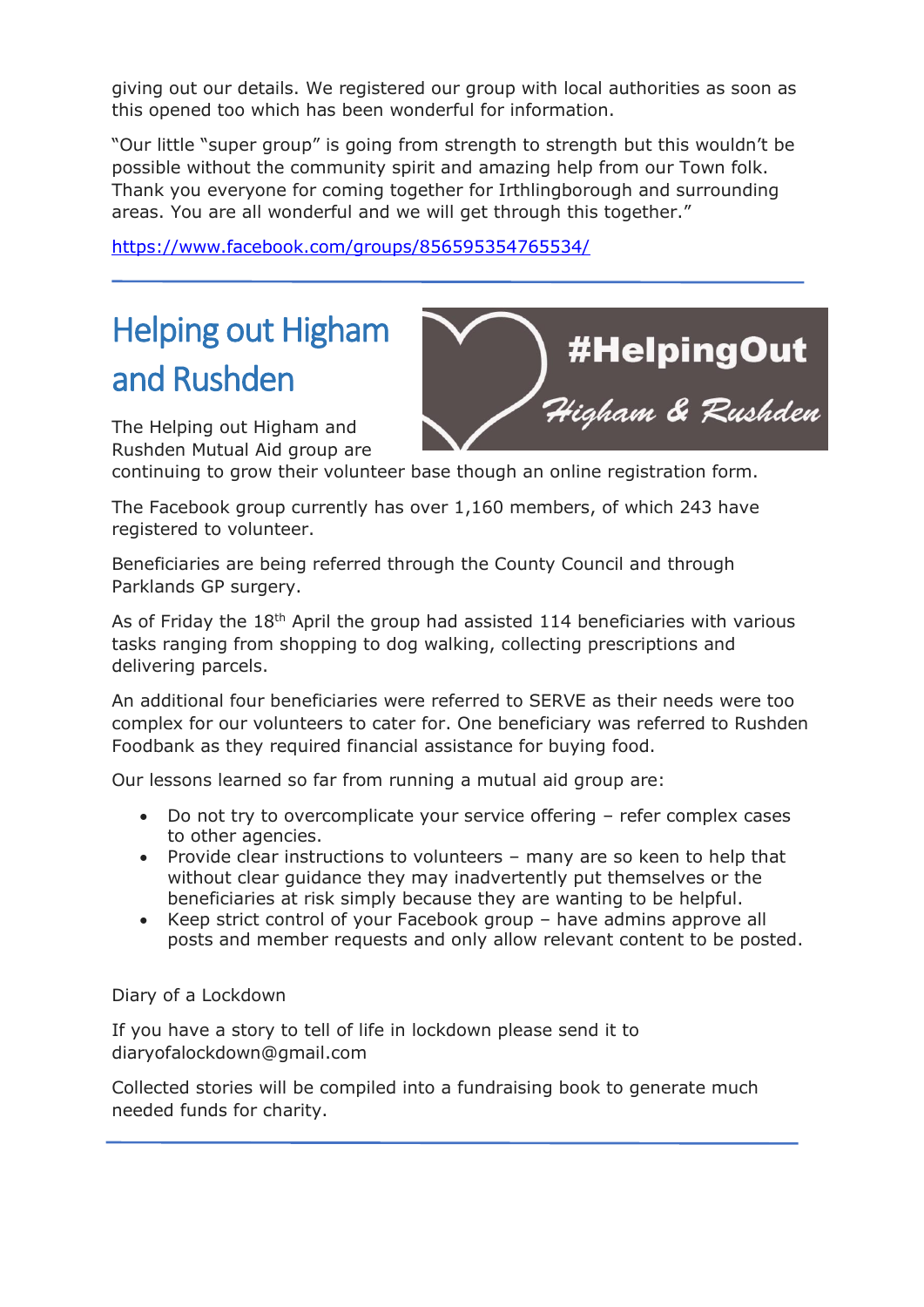### Postie's Foodbank

Kevin, a Moulton resident and postman based at Crow Lane depot let us know that they have set up a foodbank for people in need (vulnerable, those now out of work, those self-isolating etc ) led by postie Alan Mistry.

As key workers they can get to every address in NN2, NN3, NN6, and NN7 dropping off supplies as part of their daily deliveries.



*Figure 5 Postman Pat* 

Please let Kevin know if:

- You become aware of anyone in need in these postcode areas and Kevin or the regular postman/woman will deliver a food parcel
- If you would like to make any donations to the foodbank: non-perishable items only for example, tinned-soup, pasta sauce, baked beans, chick peas, kidney beans, tomatoes, vegetables, tuna, rice pudding, pasta, tea, coffee, UHT milk, toiletries, cooking oil, cartons of fruit juice.

MAKE DONATIONS AT THE CROW LANE DEPOT OR ON YOUR DOORSTEP:

Crow Lane depot covers NN2, NN3, NN6, and NN7. The posties are picking up donations and giving food parcels out when requested in these areas of Northamptonshire.

You can bring donations to the Crow Lane Royal Mail Depot, Northampton NN3 9BX or regular posties in NN2, NN3, NN6, and NN7 are happy to pick up any donations from residents' door steps. So if you would like to do this please put a small note on the donation box/bag to ensure they understand that it is meant for them by writing for example: 'For Posties Foodbank'.

In case there is no post for you on that day, it might be a good idea to check during the day to see that the food has been taken unless you are happy to leave outside overnight.

For any more information, Kevin's email is: mills.kevin@btinternet.com

## Kings Heath and Spencer Dallington Group

Andrew Berry has been great (attached to the Kings Heath and Spencer Dallington Group) he has got furniture for one of the people he is supporting. He found a recliner chair which was donated after he put out an appeal for an individual he is supporting who has nothing, he also managed to find him a table and a chalets of drawers along with some bedding and towels.



*Figure 6 Andrew fitting the new chair*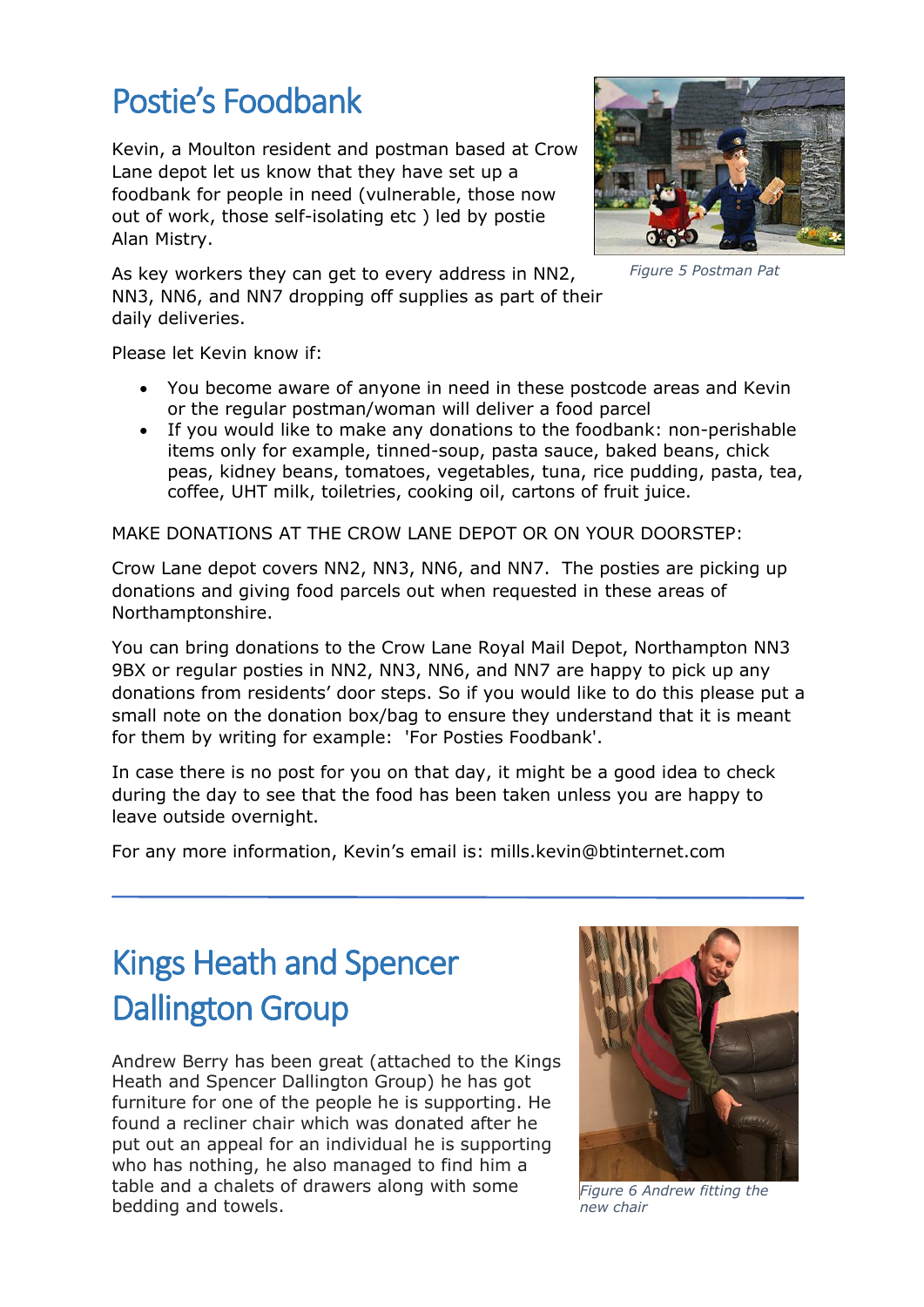### Northamptonshire Emergency Response Corps

Members of NERC (Northamptonshire Emergency Response Corps) with food parcels ready for delivery.



L-R: Lily Marrable (RAYNET), Gordon Brown (Northants 4x4 Response), Tyler Bennett (British Red Cross) and Robert Symes (also 4x4) with their vehicles.

## Key Locality Specific Information

The Community Resilience Hub are working with fantastic local Community Resilience teams in the Boroughs and Districts, these are:

| Corby                 | communityresilience@corby.gov.uk                  |
|-----------------------|---------------------------------------------------|
| Daventry              | communityresilience@daventrydc.gov.uk             |
| <b>Fast Northants</b> | communitydevelopment@east-northamptonshire.gov.uk |
| Kettering             | communitys@kettering.gov.uk                       |
| Northampton           | forums@northampton.gov.uk                         |
| South Northants       | healthy.communities@southnorthants.gov.uk         |
| Wellingborough        | communitysupport@wellingborough.gov.uk            |
|                       |                                                   |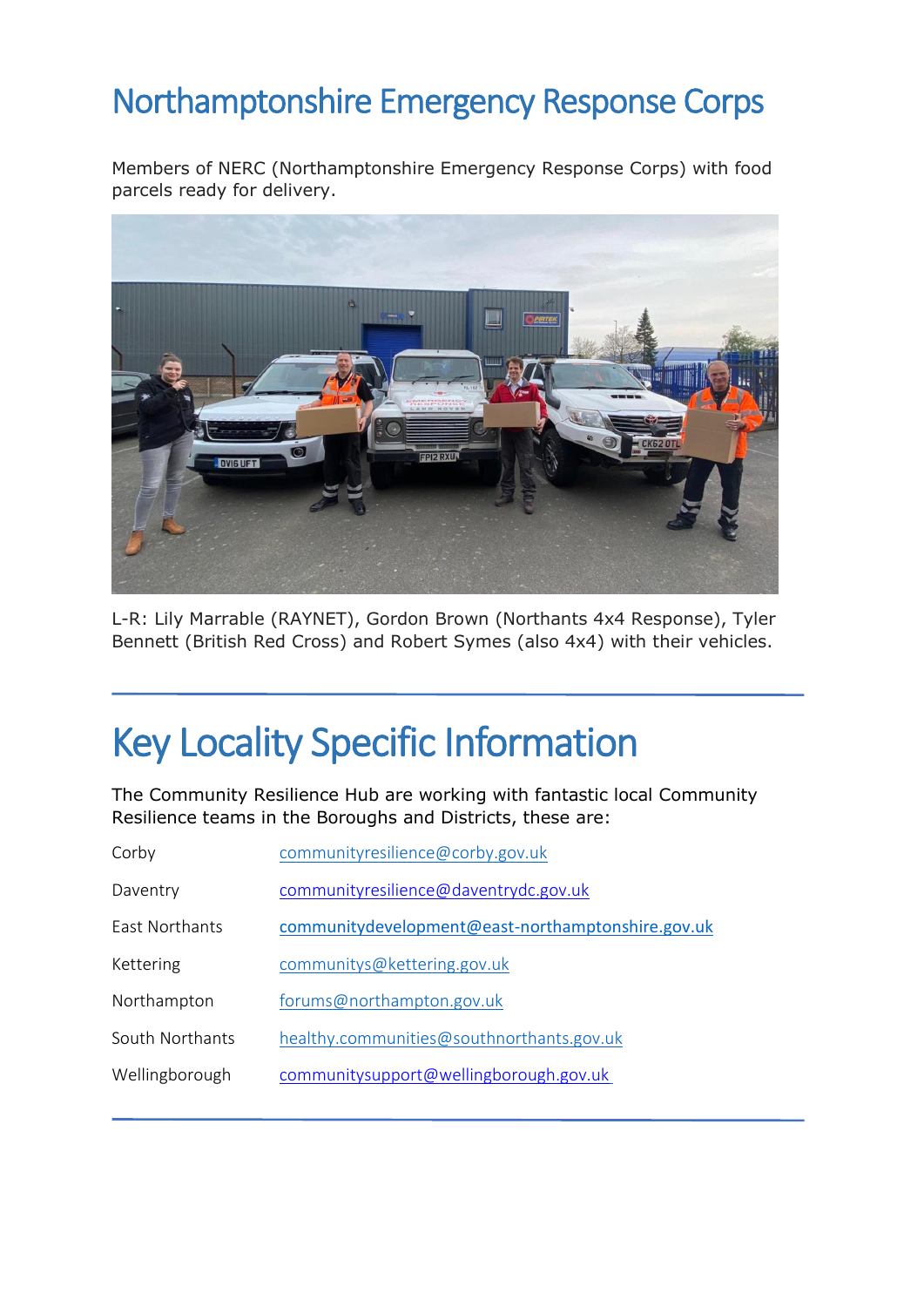# Key Public Messaging (National and Local)

#### **CORONAVIRUS ADVICE**

For most people, Coronavirus (COVID-19) will be a mild infection. If you live alone and you have symptoms of coronavirus illness (a new continuous cough and/ or high temperature), however mild, stay at home for **7 days** from when your symptoms started.

If you live with others, anyone who develops symptoms in your household must stay at home for 7 days – and **everyone else in the household who remains well must stay at home and not leave the house for 14 days**. The 14-day period starts from the day when the first person in the house became ill.

Do not go to a GP surgery, pharmacy or hospital. You do not need to contact 111 to tell them you're staying at home. For more information about when to call 111 and advice about staying at home [click here.](https://www.nhs.uk/conditions/coronavirus-covid-19/)

From Monday 23 March 2020, the Government requires everyone to stay at home, except for very limited purposes. The Government is closing non-essential shops and community spaces and stopping all gatherings of more than two people in public. Every citizen must comply with these new measures and the relevant authorities, including the police, will be given the powers to enforce them – including through fines and dispersing gatherings. [Full details are](https://www.gov.uk/government/publications/full-guidance-on-staying-at-home-and-away-from-others)  [available here.](https://www.gov.uk/government/publications/full-guidance-on-staying-at-home-and-away-from-others)

#### **Social distancing**

All members of the public should remain at home unless absolutely necessary (for essential food supplies, medical care, essential work or one form of exercise per day but not in a group). Full details are available [here.](https://www.gov.uk/government/publications/full-guidance-on-staying-at-home-and-away-from-others) Those who are over 70, have underlying health conditions or are pregnant are advised to be particularly stringent in following social distancing measures.

#### **Shielding**

Those who are extremely vulnerable (have organ transplants, specific cancers, severe respiratory diseases, have genetic conditions that increase risk of infection, are on immunosuppression therapies that significantly increase risk of infection or are pregnant with an underlying heart condition) to remain home at all times and avoid face-to-face contact.

## Staying Social:

#### **Regular social media (all partners)**

Please regularly retweet:

<https://twitter.com/NHSEngland> NHS England

[https://twitter.com/PHE\\_uk](https://twitter.com/PHE_uk) Public Health England

<https://twitter.com/mycountycouncil> - Northamptonshire County Council